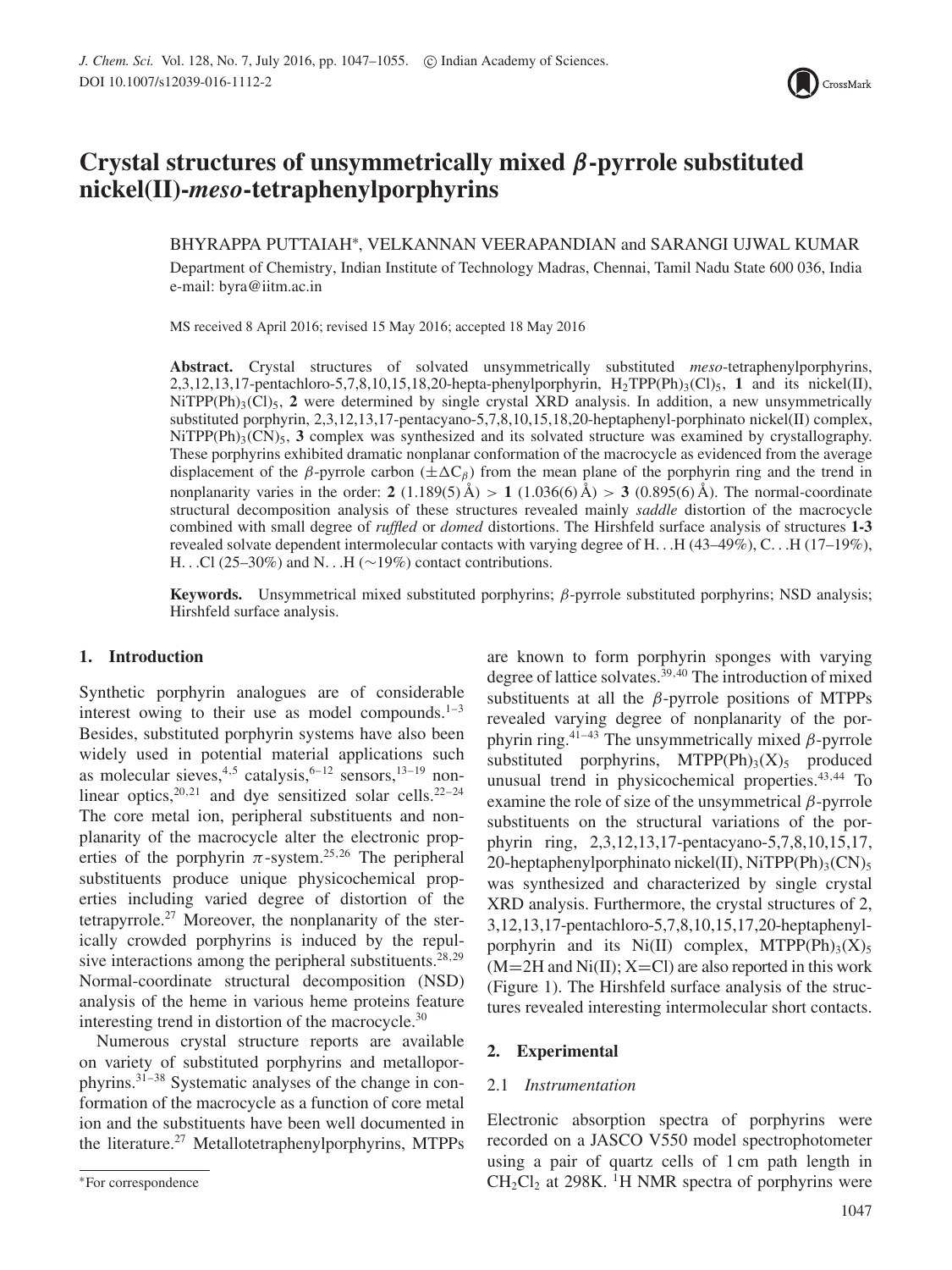recorded on a Bruker Avance 400 MHz spectrometer using CDCl<sub>3</sub> solvent with tetramethylsilane as an internal reference at room temperature. Mass spectral measurements of the porphyrins were carried out using electrospray ionization (ESI) mass spectrometer model Micromass Q-TOF Micro using 10% formic acid in methanol as solvent medium. The single crystal XRD data collection was carried out on a Bruker model APEX II CCD diffractometer equipped with liquid nitrogen cryostat. The crystals were coated with paratone oil and mounted on a glass fiber attached to a goniometer.

#### 2.2 *Materials*

Porphyrins, MTPP(Ph)<sub>3</sub>(X)<sub>5</sub> (M = 2H and Ni(II); X = Cl) were prepared as described previously<sup>43,44</sup> and their observed data is consistent with the reported literature data. The new porphyrin complex,  $NiTPP(Ph)_{3}(CN)_{5}$ was synthesized and characterized by electronic absorption, 1H NMR and high resolution mass spectroscopic methods. All the solvents employed in this study were of analytical grade and used as received.

#### 2.3 *Crystal structures*

Single crystals of MTPP(Ph)<sub>3</sub>Cl<sub>5</sub> (M = 2H and Ni(II)) were grown by vapor diffusion of *n*-hexane to the



Figure 1. Molecular structure of unsymmetrically mixed substituted porphyrins.

saturated solution of individual porphyrins separately in 1,2-dichloroethane (DCE) over a period of five-to-seven days at 298 K. Similarly, crystals of NiTPP(Ph)<sub>3</sub>(CN)<sub>5</sub> were grown by diffusion of hexane vapour to the porphyrin in toluene over a period of 10 days at 298 K.

Crystal structures were solved by direct methods using WINGX32<sup>45</sup> SIR92 (WINGX) program<sup>46</sup> was used to solve the structures by direct methods. The nonhydrogen atoms were determined by successive Fourier synthesis by full matrix least-squares refinement on  $|F|^2$ using SHELXL97 software. Non-hydrogen atoms were refined with anisotropic thermal parameters. All the hydrogen atoms in the porphyrin structure could not be located and were fixed at chemically meaningful positions and given riding model refinement. ORTEPs were generated using ORTEP-3 program $47$  and the intermolecular short contacts were analysed using Mercury version 3.5 software.<sup>48</sup>

Crystallographic information files for the crystal structures with their CCDC numbers of 1037867 for **1**, 1037868 for **2** and 1037869 for **3** can be obtained free of charge from the Cambridge Crystallographic Data Centre via www.ccdc.cam.ac.uk/data\_request/cif.

Hirshfeld surface calculations<sup>49</sup> of the porphyrin structures were carried out using their crystallographic information files with crystal explorer 3.1 program.<sup>50</sup> Hirshfeld surface analysis was carried out using a standard (high) surface resolution.<sup>51</sup> For a given structure, Hirshfeld surface is unique for a set of spherical atomic electron densities. The  $d_{norm}$  values were mapped onto the Hirshfeld surface by employing blue-red-white color scheme: red regions for close contacts with negative  $d_{norm}$  values; blue regions represents longer contacts with positive  $d_{norm}$  values; white regions indicates the distance contacts corresponding to the van der Waals separation with  $d_{norm} = 0$ . The 3-D  $d_{norm}$  was resolved into 2-D fingerprint plots by quantitatively summarizing $52,53$  the nature and type of all the intermolecular contacts in the crystal lattice.

 $NiTPP(Ph)_{3}(CN)_{5}$ : NiTPP(Ph)<sub>3</sub>Br<sub>5</sub><sup>43,44</sup> and its cyanation was carried out using modified reported procedure<sup>54</sup> with 7 fold excess of CuCN. NiTPP(Ph)<sub>3</sub>Br<sub>5</sub> (0.130 g, 0.10 mmol) was dissolved in dry pyridine (30 mL). To this, CuCN (0.45 g, 5.02 mmol) was added in the solid form. Then, the reaction mixture was stirred and refluxed for 48 h under argon atmosphere. At the end of this period, the solvent was rotary evaporated under reduced pressure. Further, the resultant residue was re-dissolved in a minimum amount of CHCl<sub>3</sub>, and it was loaded onto a silica gel column using  $CHCl<sub>3</sub>$  as the eluent. The desired product was eluted using 2% EtOAc in  $CHCl<sub>3</sub>$  and the solvent was removed under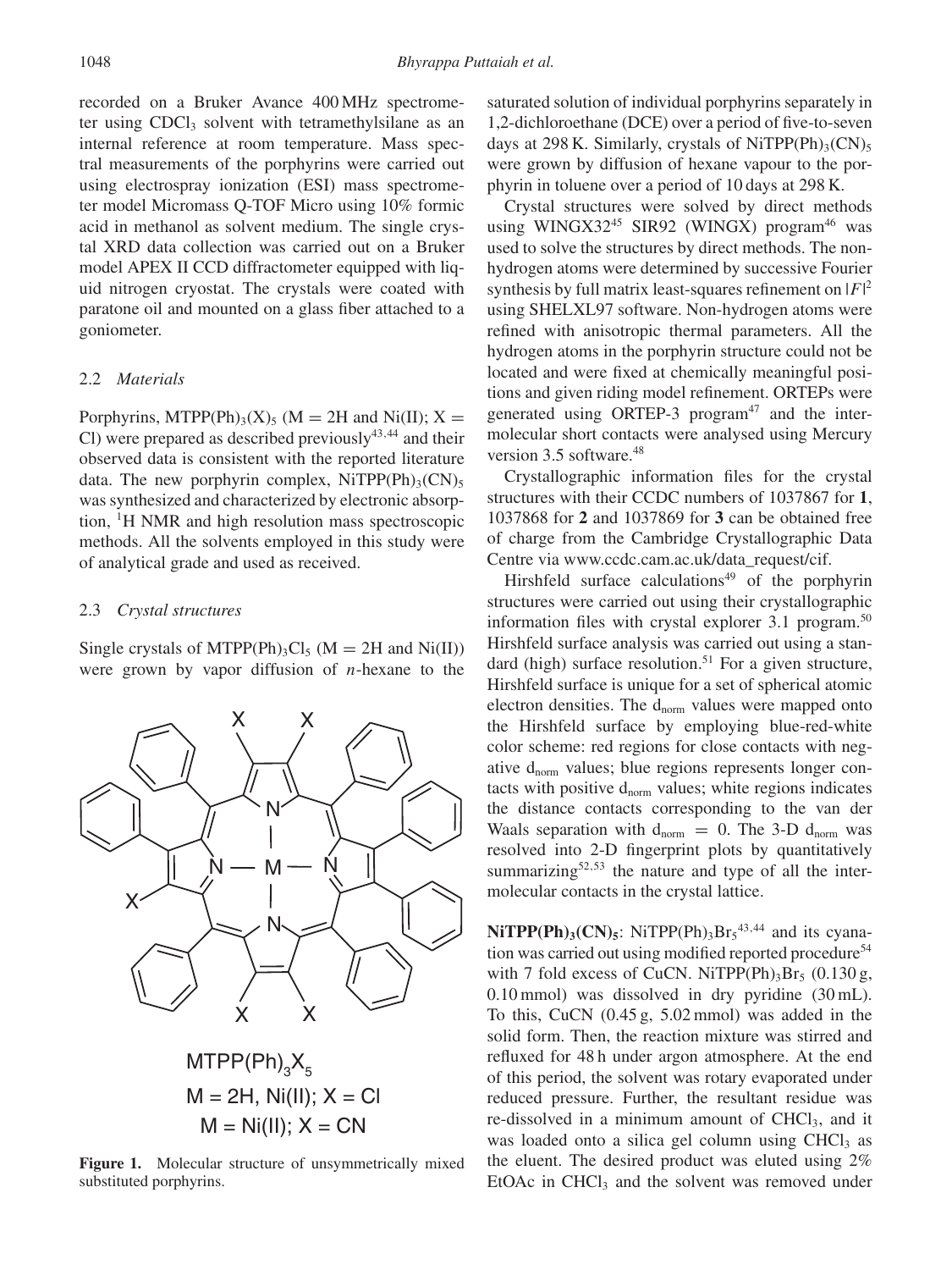reduced pressure. The resultant residue was dried under vacuum at  $373 K$  for 8h, the yield of product was found to be 0.031 g (30%). Electronic absorption spectral data in CH2Cl2: *λ*max, nm (log *ε*): 347 (4.29), 382  $(\text{sh})$ , 468 (5.09), 546 (3.80), 592  $(\text{sh})$ , 646 (4.31). <sup>1</sup>H NMR in CDCl<sub>3</sub>:  $\delta_H$  (ppm): 8.02 (d, J = 7.6 Hz, 2H, *meso*-*o*-phenyl-H), 7.60 (t, J = 8.0 Hz, 1H, *meso*-*p*phenyl-H), 7.82 (t,  $J = 7.2$  Hz, 2H, *meso-m-*phenyl-H), 7.58 (t, J = 8.0 Hz, 4H, *meso*-*p*-phenyl-H), 7.42 (m, 5H, *meso*-phenyl-H), 7.16 (m, 12H, *meso* and *β*pyrrole-phenyl-H), 7.03 (t, J = 7.6 Hz, 1H, *β*-pyrrole*p*-phenyl-H), 6.92 (t, J = 7.6 Hz, 2H, *β*-pyrrole-*m* and *p*-phenyl-H), 6.86 (m, 1H, *β*-pyrrole-*p*-phenyl-H), 6.79 (m, 3H, *β*-pyrrole-*m* and *p*-phenyl-H), 6.70 (m, 2H,  $β$ -pyrrole-*m*-phenyl-H). <sup>13</sup>C NMR in CDCl<sub>3</sub>:  $δ$ (ppm), 135.28, 134.95, 134.60, 133.62, 130.89, 130.74, 130.60, 130.16, 128.61, 128.16, 127.86, 127.63, 127.29, 110.22. HR ESI MS calculated for  $C_{67}H_{36}N_9Ni$  $[M+H]$ <sup>+</sup>: 1024.2447 (found: 1024.2424).

#### **3. Results and discussion**

The preparation of NiTPP(Ph)<sub>3</sub>(CN)<sub>5</sub> was achieved by cyanation of MTPP(Ph)<sub>3</sub>Br<sub>5</sub> using the modified reported procedure.<sup>43,44,54</sup> It was characterised by <sup>1</sup>H NMR, electronic absorption spectroscopy and mass spectrometry. The electronic spectrum of the complex shows a Soret, B and three Q bands in  $CH_2Cl_2$  at 298 K. It features red-shift of 10 nm in 'B' but blue shift of 8 nm in longest wavelength band relative to the reported symmetrically substituted NiTPP(Ph)<sub>4</sub>(CN)<sub>4</sub> complex. <sup>1</sup>H NMR spectrum of the complex revealed more number of signals in contrast to NiTPP(Ph)<sub>4</sub>(CN)<sub>4</sub> complex. The *meso*-phenyl protons are down-field shifted by ∼0.3–0.6 ppm but *β*-pyrrole phenyls do not show any significant change in their chemical shifts relative to those reported for NiTPP(Ph)<sub>4</sub>(CN)<sub>4</sub> in CDCl<sub>3</sub> at 298 K.

Crystal structures of  $H_2TPP(Ph)_3Cl_5 \cdot (C_2H_4Cl_2)_{0.5}$ , 1 and NiTPP(Ph)<sub>3</sub>Cl<sub>5</sub>·(C<sub>2</sub>H<sub>4</sub>Cl<sub>2</sub>)<sub>2</sub>, 2 were determined by single crystal XRD analysis to elucidate the role of Ni(II) ion on the stereochemistry of the macrocycle. The NiTPP(Ph)<sub>3</sub>(CN)<sub>5</sub>·(C<sub>7</sub>H<sub>8</sub>)<sub>2</sub>, **3** was employed to examine the role of chloro versus cyano group on the stereochemistry of the porphyrin ring. The crystallographic data of the compounds are listed in Table 1. Compound **1** has a molecule of porphyrin and half the DCE solvate in the asymmetric unit  $(Z = 4)$ . For compound **2**, the asymmetric unit of the structure shows a molecule of porphyrin and two DCE solvates with  $Z =$ 2. The structure of **3** shows a porphyrin and two toluene solvates with  $Z = 1$ . One of the toluene solvate in this structure shows two disordered positions.

| Structure                   | 1                              | $\mathbf{2}$                   | 3                              |
|-----------------------------|--------------------------------|--------------------------------|--------------------------------|
| Chemical formula            | $C_{63}H_{39}Cl_6N_4$          | $C_{66}H_{43}Cl_9N_4Ni$        | $C_{81}H_{51}N_9Ni$            |
| Formula weight              | 1064.68                        | 1269.80                        | 1209.02                        |
| Crystal system              | P2 <sub>1</sub> /c             | $P - 1$                        | P2 <sub>1</sub> /c             |
| Space group                 | monoclinic                     | triclinic                      | monoclinic                     |
| a(A)                        | 17.7741(12)                    | 13.5407(14)                    | 16.9306(17)                    |
| b(A)                        | 18.9230(15)                    | 14.8204(15)                    | 16.3769(17)                    |
| c(A)                        | 15.3250(12)                    | 14.9946(15)                    | 23.419(2)                      |
| $\alpha$ (°)                | 90.00                          | 96.747(5)                      | 90.00                          |
| $\beta$ (°)                 | 92.152(3)                      | 102.756(4)                     | 105.420(4)                     |
| $\gamma$ (°)                | 90.00                          | 100.665(4)                     | 90.00                          |
| Volume $(A^3)$              | 5150.8(7)                      | 2844.5(5)                      | 6259.6(11)                     |
| Z                           | 4                              | 2                              | $\overline{4}$                 |
| $D_{\text{calcd.}}(g/cm^3)$ | 1.373                          | 1.483                          | 1.283                          |
| F000                        | 2188                           | 1296                           | 2512                           |
| Crystal size $(mm3)$        | $0.15 \times 0.12 \times 0.12$ | $0.42 \times 0.28 \times 0.22$ | $0.24 \times 0.22 \times 0.18$ |
| $\theta$ range (°)          | $1.15 - 20.07$                 | $1.42 - 25.0$                  | $1.25 - 25.0$                  |
| Reflections collected       | 54560                          | 33113                          | 65610                          |
| Independent reflections     | 4850                           | 7869                           | 6626                           |
| GOF on $F^2$                | 1.062                          | 1.067                          | 1.131                          |
| $R_1[I > 2\sigma (I)]$      | 0.0810                         | 0.0731                         | 0.0887                         |
| $wR_2[I > 2\sigma(I)]$      | 0.2290                         | 0.1970                         | 0.2193                         |

**Table 1.** Crystallographic data of the structures  $H_2TPP(Ph)_3(Cl)_5(C_2H_4Cl_2)_{0.5}$ , 1;  $NiTPP(Ph)_{3}(Cl)_{5} \cdot (C_{2}H_{4}Cl_{2})_{2}$ , **2** and  $NiTPP(Ph)_{3}(CN)_{5} \cdot (C_{7}H_{8})_{2}$ , **3**.

 ${}^{a}R_{1} = \sum ||F_{o}|-|F_{c}||/\sum |F_{o}|; I_{o} > 2\sigma(I_{o}).$   ${}^{b}wR_{2} = \left[\sum w(F_{o}^{2}-F_{c}^{2})^{2}/\sum w(F_{o}^{2})^{2}\right]^{1/2}.$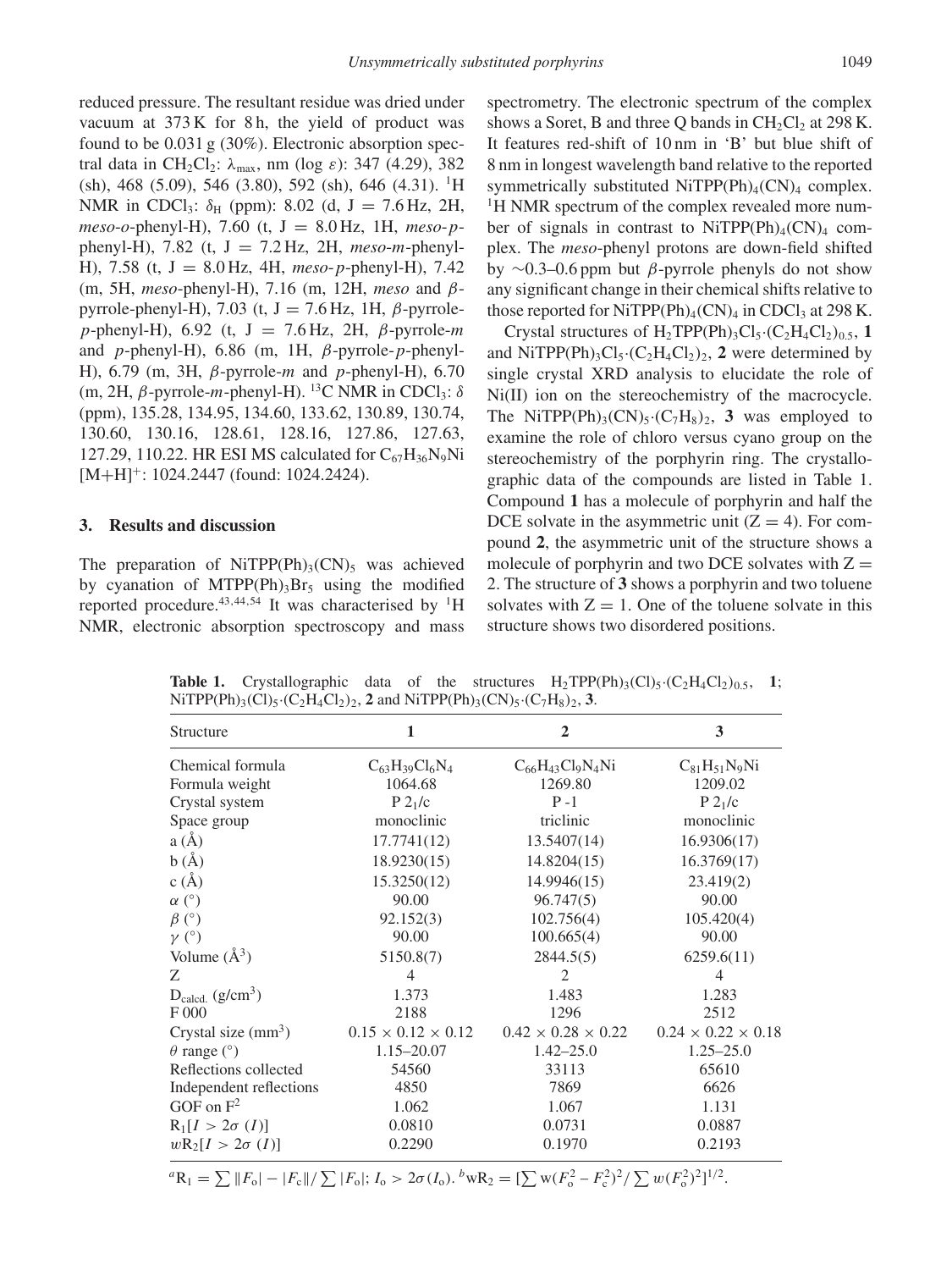The ORTEP representations of the porphyrin units of structures **1-3** are shown in Figure 2. The selected mean bond lengths, bond angles and geometrical parameters of the structures are listed in Table 2 to examine the role of unsymmetrical substitution on the structural data. Comparison of the structures of **1**-**3** is made with the reported six-coordinated planar NiTPP(Ph)<sub>4</sub>(CN)<sub>4</sub>(Py)<sub>2</sub>· Py complex to elucidate the influence of planar *versus*



**Figure 2.** ORTEP drawing **(a)**, **(b)** and **(c)** shown for structures **1**, **2** and **3** respectively. The thermal ellipsoids at 40% probability level 40% for **1**, 30% for both **2** and **3**. The right side shows the displacement of the macrocyclic ring atoms (in ´ Å) from the 24-atom mean plane. The esd's for the displacement values is <0.006 Å.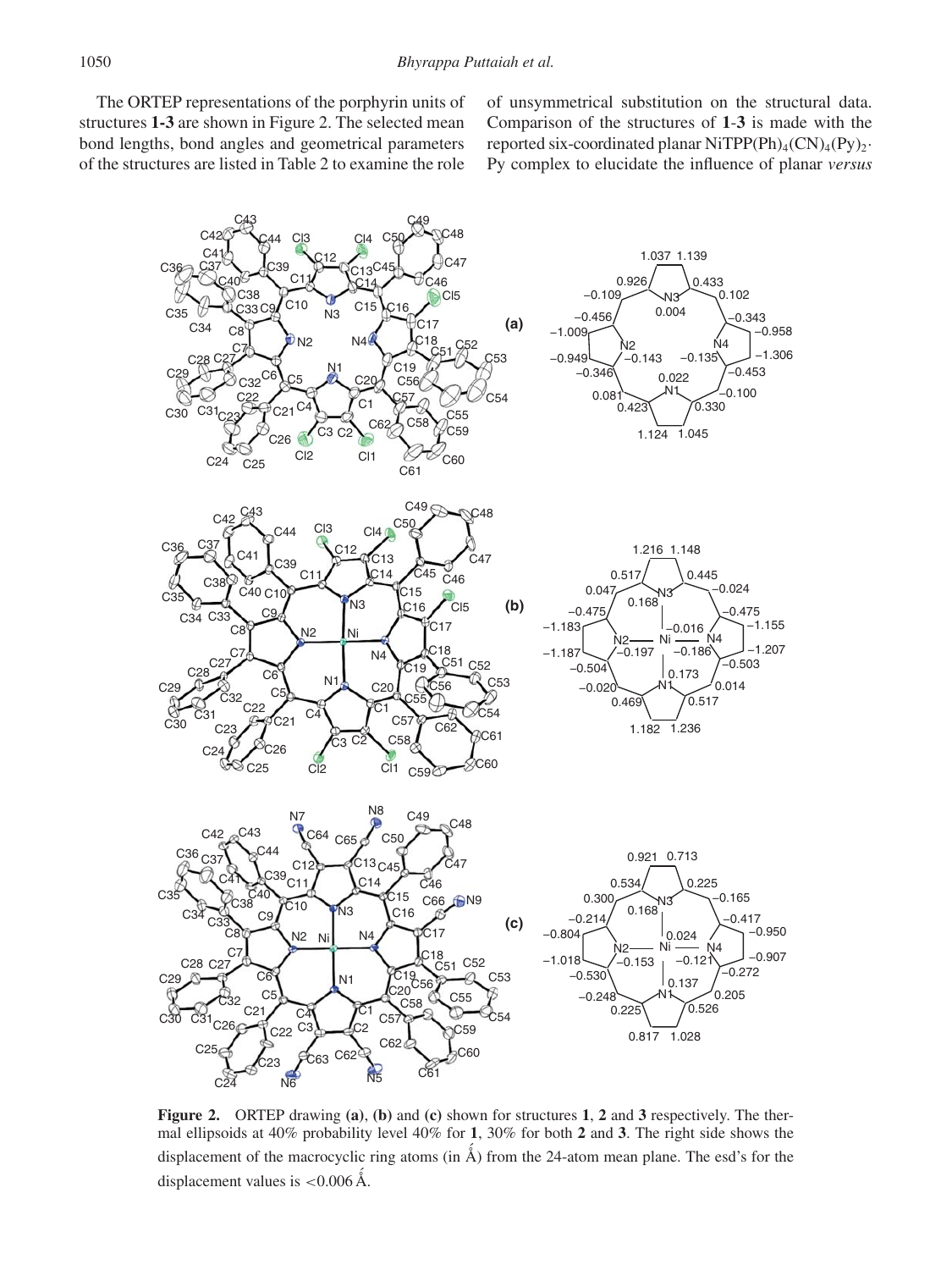

**Table 2.** Selected mean bond lengths  $(A)$ , bond lengths  $(°)$  and geometrical parameters of unsymmetrically substituted porphyrins.

 $M = 2H$ ,  $X = CI$ ,  $H_2 TPP(Ph)$ <sub>3</sub> $Cl_5$ <sup>o</sup> $(C_2H_4Cl_2)$ <sub>0.5</sub>, **1**  $M = Ni(II), X = Cl, NiTPP(Ph)_{3}Cl_{5} \bullet (C_{2}H_{4}Cl_{2})_{2}$ , 2  $M = Ni(II), X = CN, NiTPP(Ph)_{3}(CN)_{5} \cdot (C_7H_8)_{2}$ , **3** 

|                                                                   | 1         | $\mathbf{2}$ | 3        | 4 <sup>a</sup> |  |  |  |
|-------------------------------------------------------------------|-----------|--------------|----------|----------------|--|--|--|
| $Ni-N$                                                            |           | 1.907(4)     | 1.925(4) | 2.051(2)       |  |  |  |
| $Ni-N'$                                                           |           | 1.905(4)     | 1.924(4) | 2.089(2)       |  |  |  |
| $C_b - C_b$                                                       | 1.336(10) | 1.350(7)     | 1.362(9) | 1.371(3)       |  |  |  |
| $C'_{h}$ – $C'_{h}$                                               | 1.367(11) | 1.352(7)     | 1.356(9) | 1.356(3)       |  |  |  |
| $C_a - C_m$                                                       | 1.402(10) | 1.402(7)     | 1.389(9) | 1.409(3)       |  |  |  |
| $C'_{\rm a}$ - $C_{\rm m}$                                        | 1.398(10) | 1.389(7)     | 1.392(9) | 1.402(3)       |  |  |  |
| $N-C_a-C_m$                                                       | 124.2(7)  | 122.5(4)     | 124.6(5) | 127.0(2)       |  |  |  |
| $N'-C'_{\rm a}-C_{\rm m}$                                         | 123.8(7)  | 122.5(4)     | 123.9(6) | 125.0(2)       |  |  |  |
| $C_a-N-C_a$                                                       | 107.1(7)  | 106.6(4)     | 106.6(4) | 108.4(2)       |  |  |  |
| $C'_{a}$ -N'- $C'_{a}$                                            | 112.3(6)  | 106.0(4)     | 105.5(6) | 107.3(2)       |  |  |  |
| $C_a-C_m-C_a$                                                     | 123.4(7)  | 120.1(4)     | 120.6(6) | 125.4(2)       |  |  |  |
| $\Delta C_b(\pm)$ , Å                                             | 1.071(7)  | 1.189(5)     | 0.895(6) | 0.0438         |  |  |  |
| Dihedral angle $(°)$ relative to mean plane of the porphyrin ring |           |              |          |                |  |  |  |
| $meso-Ph$                                                         | 44.7(2)   | 42.5(2)      | 55.4(2)  | 81.2           |  |  |  |
| $\beta$ -Ph                                                       | 55.8(3)   | 54.3(2)      | 57.0(2)  | 80.3           |  |  |  |
| Pyrrole                                                           | 27.3(3)   | 29.5(2)      | 22.1(3)  |                |  |  |  |

<sup>a</sup>Data of NiTPP(Ph)<sub>4</sub>(CN)<sub>4</sub>(Py)<sub>2</sub> from ref. <sup>54</sup>

nonplanar macrocycle on the typical diagnostic parameters of the 24-atom core.<sup>54</sup> The structures of 1 and 2 showed shorter  $C_b - C_b$  bond lengths for the pyrroles with Cl group in contrast to pyrrole with 'Ph' or Ph/Cl groups (C'<sub>b</sub>-C'<sub>b</sub>) but its Ni(II)-complex, 2 revealed almost similar distances. Structure **1** shows decreased  $C_b - C_b$  and  $C'_b - C'_b$  bond distances relative to that of the reported structure,  $H_2 TPP(Ph)_4Cl_4$  (C<sub>b</sub>-C<sub>b</sub> = 1.345(5) Å and  $C'_b - C'_b = 1.380(5)$  Å).<sup>42</sup>

In the case of **1**, N...N separation along the transannular pyrrole direction shows shorter distance (4.010 Å) relative to N'...N' distance  $(4.176 \text{ Å})$  along the other transannular pyrrole direction. These distances are shorter than the reported  $H_2 TPP(Ph)_4(Cl)_4$  structure  $(N...N = 4.245 \text{ Å}; N'...N' = 4.122 \text{ Å}.^{42}$  The inner NH protons are located exclusively on the opposite pyrroles with phenyls and Ph/Cl bearing pyrroles. As anticipated, the pyrroles with imino hydrogens (NH) shows larger  $\angle C'_a$ –N'–C'<sub>a</sub> than  $\angle C_a$ –N–C<sub>a</sub> (Table 2). This also perhaps indicates the influence of unsymmetrical *β*-pyrrole substitution on the  $N_4H_2$  core.

The structure of **2** shows comparable Ni–N and Ni–  $N'$  distances but they are shorter than that observed in **3** and this indicates the greater electron-deficient nature of the core nitrogens in the latter than the former structure. The average of Ni–N and Ni–N' bond lengths in **2** and **3** are longer than those reported for solvated four-coordinated NiTPP(Ph)<sub>4</sub>(CN)<sub>4</sub><sup>42</sup> (1.892(3) Å)<sub>av</sub> but comparable to the NiTPP(CN)<sub>4</sub>Br<sub>4</sub> (1.920 (4)  $\rm{\AA}_{av}$ <sup>55</sup> and lower than the six-coordinated Ni(II)-porphyrins.<sup>27</sup> The pyrroles with cyano groups in **3** reveal slightly shorter  $C_b-C_b$  bond lengths (1.362(9) Å) than the reported four coordinated NiTPP(Ph)<sub>4</sub>Cl<sub>4</sub> structure<sup>42</sup> (1.378(6) Å). The less sterically crowded Ni(II)-porphyrins are known to exhibit nonplanar geometry.<sup>27</sup> The enhanced nonplanar distortion in **3** is evidenced from its  $\Delta C_b$  $(\pm 0.895(6)$  Å) than the corresponding data of the reported structure, NiTPP(Ph)<sub>4</sub>Cl<sub>4</sub> ( $\pm$  0.766(4) Å).<sup>42</sup> Comparison of the diagnostic porphyrin ring parameters, mean ∠**N–C<sub>a</sub>–C<sub>m</sub>** (i.e., average of ∠N–C<sub>a</sub>–C<sub>m</sub> and  $\angle N$ <sup>'</sup>–C'<sub>a</sub>–C'<sub>m</sub>) and mean  $\angle C_a$ –C<sub>'n</sub>–C'<sub>a</sub> of the macrocycle are decreased in **1-3** in contrast to that of planar structure in **4**. This suggests considerable increase in nonplanarity of the macrocycle in **1**-**3**. This is also evidenced from the mean displacement of the  $β$ -pyrrole carbon,  $ΔC<sub>b</sub>$  which is dramatically higher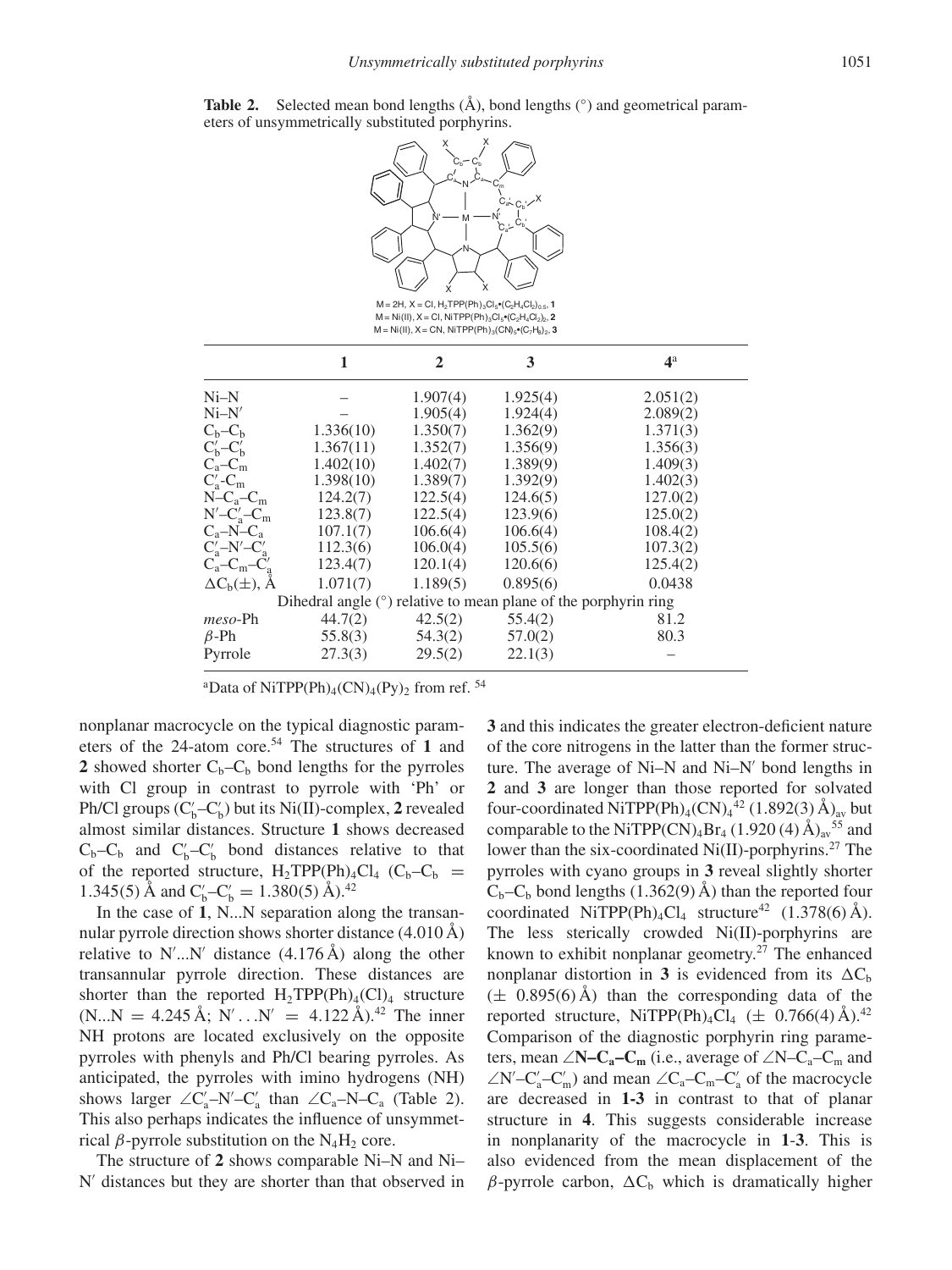in **1-3** relative to **4**. The structure **1** shows slightly lower  $\Delta C_b$  ( $\pm 1.071(7)$  Å) than the reported corresponding symmetrically substituted nonplanar structure  $H_2TPP(Ph)_4Cl_4$  ( $\pm 1.130(4)$  Å).<sup>42</sup> Further, a comparison of the key porphyrin ring parameters, ∠**N–Ca–**  $C_m = 124.3(6)^\circ$ ,  $\angle C_a - C_m - C'_a = 120.6(6)^\circ$  and  $\Delta C_b =$  $\pm 0.895(6)$ <sup>°</sup> Å of solvated NiTPP(Ph)<sub>3</sub>(CN)<sub>5</sub>, **3** (Table 2) are similar to the corresponding data of the reported nonplanar NiTPP(Ph)4(CN)4 (∠**N–Ca–Cm**, 123.6(3)◦ and  $\angle C_a - C_m - C'_a$ , 119.8(3)<sup>°</sup> and  $\Delta C_b = \pm 0.766(4)$  Å) structure.<sup>42</sup> This suggests that both structures are highly nonplanar with slightly increased distortion in **3** relative to the reported NiTPP(Ph)<sub>4</sub>(CN)<sub>4</sub> structure.<sup>42</sup>

The significant distortion of the porphyrin ring is also evidenced from the side view of the macrocycle and its linear displacement of the 24 atom core as shown in Figure 3. It can be seen from Figure 3 and Table 2 that the pyrrole groups are tilted up and down from the porphyrin ring mean plane indicating the *saddled* distortion combined with other minor contribution from other distortions. The  $\Delta C_b$  varies in the order  $3 < 1 < 2$ . This indicates the decrease in steric crowding in **3** relative to **1** or **2**. The increase in nonplanarity of the macrocycle is also reflected from an increase and decrease in mean dihedral angles for pyrrole and *meso*-phenyl groups, respectively (Table 2).

The extent of intermolecular interactions was examined by molecular packing diagrams. For all the three structures (**1-3**), the molecules are arranged in an offset fashion. In the case of structure **1**, the porphyrins are interacting through  $C_{Ph}$ –H...Cl<sub>Pyr</sub>,  $C_{Ph}$ ...Cl<sub>por</sub> and  $C_{Ph}$ – H...C<sub>Ph</sub> short contact distances 2.588–2.941 Å, 3.387 Å and 2.817–2.844 Å, respectively. Structure **2** shows inter-porphyrin  $[C_{Ph}...C_{Ph} = 3.298 \text{ Å}, C_{Ph}$ –H... $C_{Ph/por}$ 2.84  $-$  2.88 Å,  $Cl_{\text{por}}$ ... $C_{\text{por}}$  = 3.447 Å, 3.410 Å and  $C_{\text{Ph}}-H...Cl_{\text{pyr}} = 2.76 - 2.91 \text{ Å}$ ] and porphyrin...DCE  $[C_{\text{por}}...C_{\text{DCE}} = 3.397 \text{ Å}, C_{\text{Ph}}...H-C_{\text{DCE}} = 2.63-2.80 \text{ Å},$  $Cl_{\text{por}}...H-C_{\text{DCE}} = 2.77 \text{ Å}, Cl_{\text{DCE}}...H-C_{\text{ph}} = 2.91 \text{ Å}$  and  $Cl_{\text{por}}$ ...Cl<sub>pCE</sub> = 3.401, 3.453 Å] close contacts. For **3**, intermolecular interactions are dominated mainly *via* inter-porphyrin  $[C_{ph}-H...C_{Por} = 2.76 - 2.81 \text{ Å}, C_{ph}$  $H...C_{por} = 2.74 - 2.79 \text{ Å}; C_{ph} - H...C_{ph} = 2.79 \text{ Å}; C_{ph} -$ H... $\dot{N_{\text{cyano}}}$  = 2.56 – 2.73 Å] and porphyrin...toluene  $(C_{\text{ph}}-H...C_{\text{tol}} = 2.79 - 2.86 \text{ Å} \text{ and } C_{\text{tol}}-H...N_{\text{cvano}} =$ 2.68 Å) close contacts. These short contact distances in structures (**1-3**) suggest the existence of weak



**Figure 3.** ORTEP diagrams shown on the left side are for structures (**1-3**) and on the right side the corresponding linear displacement of the 24-atom core is shown.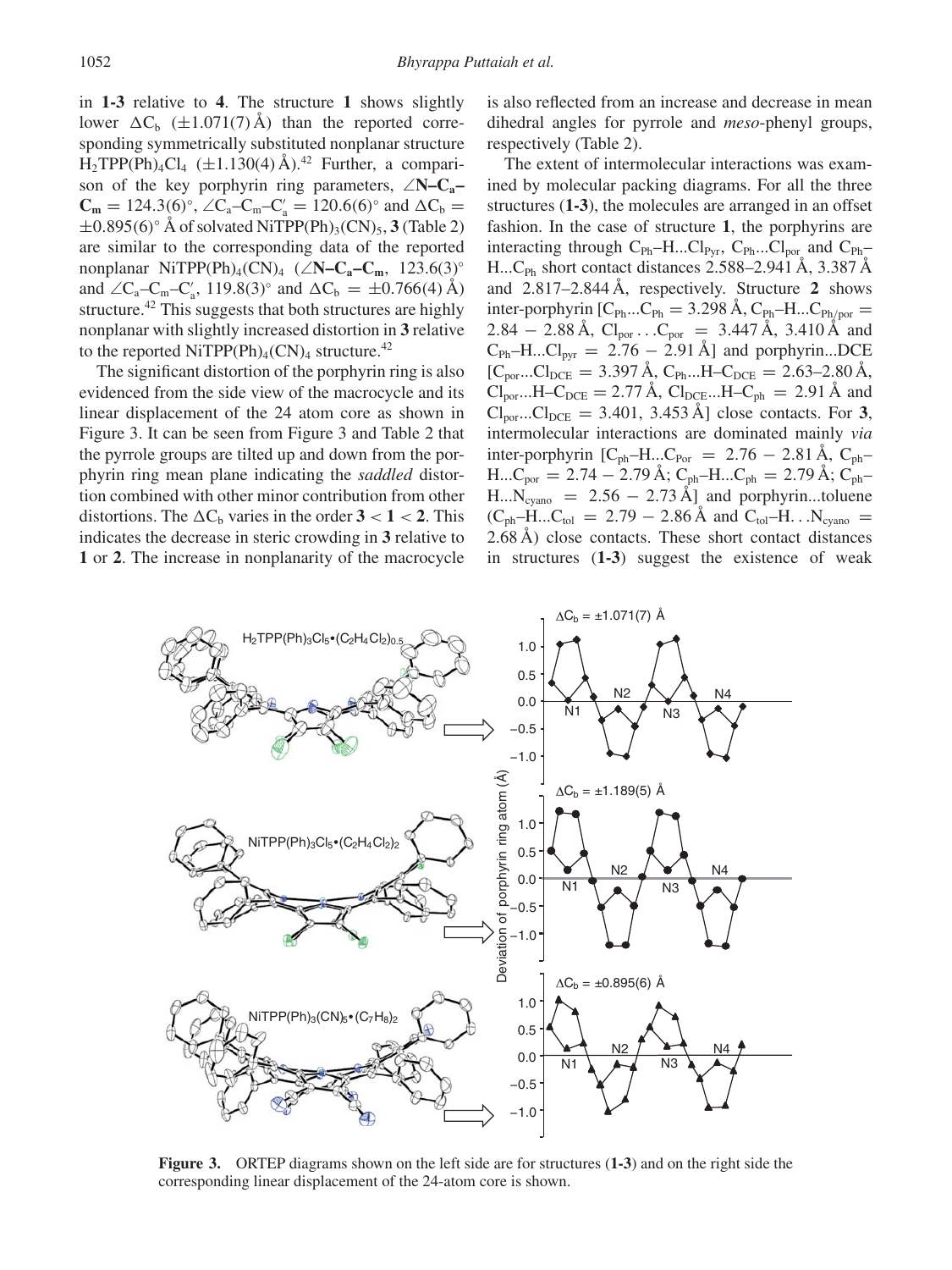| $\mathbf{1}$                                  | $D_{\text{oop}}$<br>3.1287 | $B_{2u}$<br>sad<br>3.1105                                      | $B_{1u}$<br>ruf<br>$-0.2740$                                      | $A_{2u}$<br>dom                                       | $E_g(x)$ ,<br>wav(x)                                  | $E_g(y)$ ,<br>way(y)                                   | $A_{1u}$ ,                                             |                                | $B_{2n}/sum$ ,                               | $B_{1u}/sum$ ,                               | $A_{2u}/sum$ ,                                 |
|-----------------------------------------------|----------------------------|----------------------------------------------------------------|-------------------------------------------------------------------|-------------------------------------------------------|-------------------------------------------------------|--------------------------------------------------------|--------------------------------------------------------|--------------------------------|----------------------------------------------|----------------------------------------------|------------------------------------------------|
|                                               |                            |                                                                |                                                                   |                                                       |                                                       |                                                        | prop                                                   | sum                            | %                                            | %                                            | $\%$                                           |
| $2^{\circ}$<br>3                              | 3.6513<br>2.8296           | $-3.6494$<br>$-2.7484$                                         | 0.0736<br>0.6411                                                  | $-0.1930$<br>0.0270<br>$-0.0699$                      | $-0.0046$<br>0.0405<br>$-0.1745$                      | $-0.0337$<br>$-0.0152$<br>$-0.0194$                    | 0.0137<br>$-0.0730$<br>$-0.0768$                       | 3.629<br>3.879<br>3.730        | 85.7<br>94.1<br>73.7                         | 7.5<br>1.9<br>17.2                           | 5.3<br>0.7<br>1.9                              |
|                                               |                            |                                                                |                                                                   |                                                       |                                                       | In-plane-displacement in $\AA$                         |                                                        |                                |                                              |                                              |                                                |
| $D_{ip}$<br>$\mathbf{1}$<br>$\mathbf{2}$<br>3 | 0.5473<br>1.0147<br>0.6632 | $B_{2g}$<br>$m\text{-}str$<br>$-0.0929$<br>0.0141<br>$-0.0121$ | $B_{1g}$<br>$N\text{-}str$<br>$-0.2120$<br>$-0.0537$<br>$-0.0057$ | $E_u(x)$ ,<br>Trn<br>$-0.0135$<br>0.0293<br>$-0.0079$ | $E_u(y)$ ,<br>trn<br>0.0066<br>$-0.0093$<br>$-0.0157$ | $A_{1g}$<br>bre<br>$-0.4955$<br>$-1.0126$<br>$-0.6628$ | $A_{2g}$<br>rot<br>$-0.0144$<br>$-0.0120$<br>$-0.0083$ | sum<br>0.835<br>1.131<br>0.713 | $B_{2g}/sum$ ,<br>$\%$<br>11.1<br>1.3<br>1.7 | $B_{1g}/sum$ ,<br>$\%$<br>25.4<br>4.7<br>0.8 | $A_{1g}/sum$ ,<br>$\%$<br>59.3<br>89.5<br>92.9 |

**Table 3.** Normal-coordinate structural decomposition analysis of structures **1-3**.

intermolecular interactions.<sup>56</sup> The nonplanar distortion of the macrocycle in the structures **1-3** arise from steric crowding of the peripheral substituents and/or Ni(II) ion and weak intermolecular interactions. As reported previously,  $\beta$ -octasubstituted MTPPs (M = 2H or Ni(II)) showed increase in nonplanarity of the macrocycle.<sup>27</sup>

To examine the unsymmetrical mixed *β*-octasubstitution on the macrocyclic distortion modes, the crystal structures were analyzed by normal-coordinate structural decomposition analysis.<sup>57</sup> The in-plane  $(D_{ip})$  and out-of-plane  $(D_{\text{oop}})$  displacement values of the macrocycle based on the minimum basis set is listed in

Table 3. The *sum* is calculated from the addition of absolute values of the individual displacements. The structures of **1-3** shows prominently *saddle* (73–95%) combined with small *ruffling* (2–18%) and *domed* (1– 6%) deformations. Similar behavior was reported for the H<sub>2</sub>TPP(Ph)<sub>4</sub>Cl<sub>4</sub> (D<sub>oop</sub> = 3.3055 Å) with mainly saddle distortion of the macrocycle.<sup>42</sup> The magnitude of the D*oop* is similar to the reported *β*-octasubstituted MTPPs.<sup>27</sup> The trend in both  $D_{\text{oop}}$  and  $D_{\text{ip}}$  values varies in the order  $1 < 3 < 2$ . In the case of the in-planedisplacements of these structures,  $A_{1g}$  (59–93%) contributes mainly with varying degree of  $B_{1g}$  (1–26%)



**Figure 4.** 3-D fingerprint for structures **1-3** are shown on top and below diagrams represent the 2- D fingerprint regions of the corresponding structures for major intermolecular contacts: (i) H*...*H; (ii) C*...*H; (iii) H*...*Cl and (iv) N*...*H.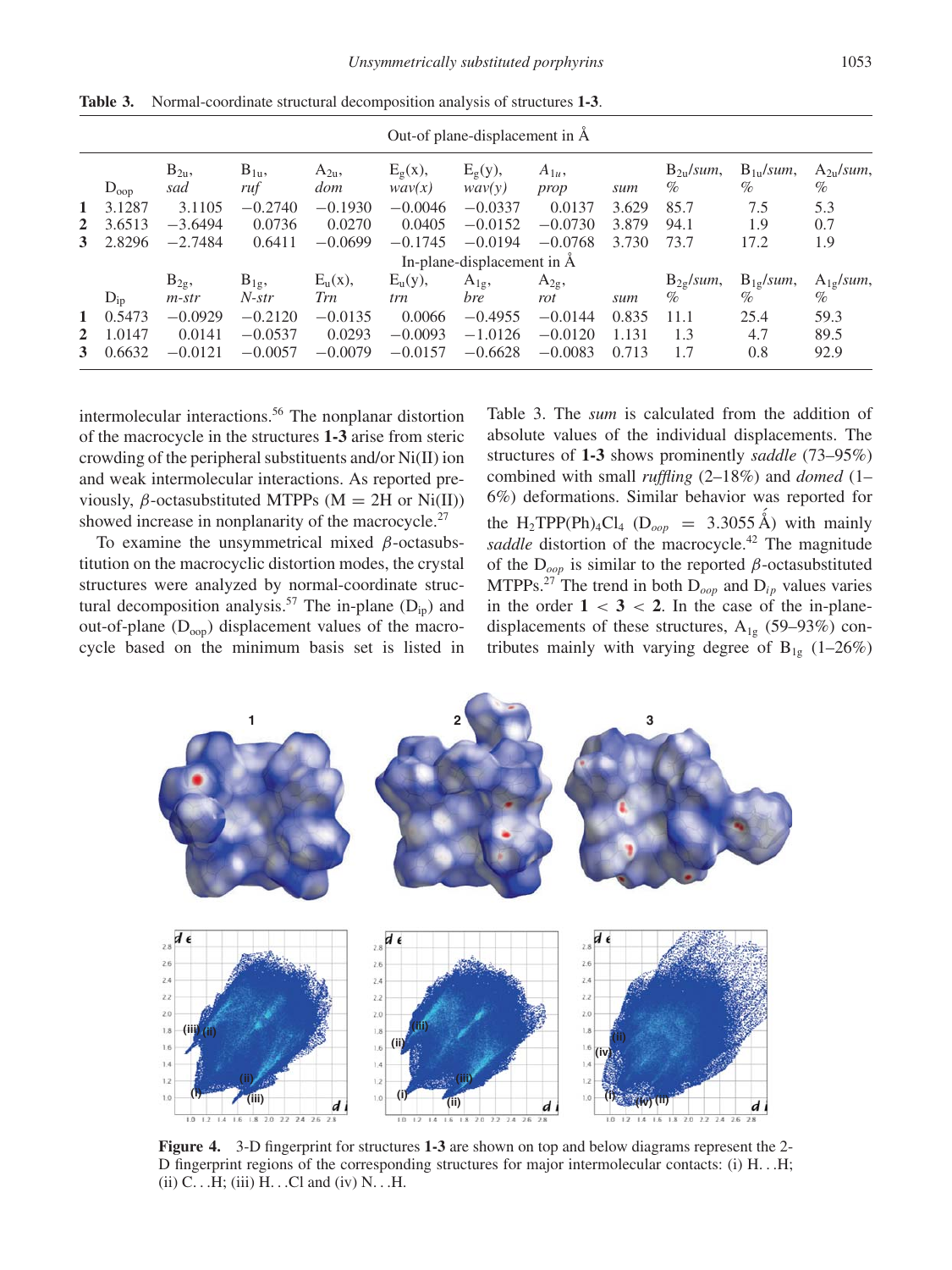|                           | $H_2TPP(Ph)_{3}(Cl)_{5}$ , % | NiTPP(Ph) <sub>3</sub> (Cl) <sub>5</sub> , % | NiTPP(Ph) <sub>3</sub> (CN) <sub>5</sub> , % |
|---------------------------|------------------------------|----------------------------------------------|----------------------------------------------|
| $H_{\cdot}$ . $H_{\cdot}$ | 48.3                         | 43.2                                         | 53.6                                         |
| $C_{\cdot}$ H             | 16.8                         | 17.4                                         | 18.9                                         |
| $H_{\cdot}$ . Cl          | 26.4                         | 30.0                                         |                                              |
| $N_{\cdot}$ . $H$         | 3.1                          | 2.5                                          | 19.5                                         |
| $C_{\cdot}$ Cl            | 2.9                          | 2.4                                          |                                              |
| $C_{\cdot}$ $C_{\cdot}$   | 0.5                          | 0.7                                          | 3.2                                          |
| $N_{\cdot}$ C             | 1.0                          | 0.8                                          | 2.4                                          |
| Cl. Cl                    | 0.4                          | 1.0                                          |                                              |
| $N$ Cl                    | 0.6                          | 0.6                                          |                                              |
| Ni. C                     |                              | 0.1                                          | 0.3                                          |
| NiH                       |                              | 1.2                                          | 0.8                                          |
| NiN                       |                              |                                              | 0.1                                          |
| $N_{\cdot}$ $N$           |                              |                                              | 1.0                                          |

**Table 4.** Summary of Hirshfeld surface analysis of solvated unsymmetrically mixed substituted porphyrin structures (**1-3**).

and  $B_{2g}$  (1–12%) deformations. The enhanced deformation of the macrocycle in **2** relative to **3** suggests the extent of steric crowding around the periphery of the porphyrin ring.

The 3-D Hirshfeld surfaces of solvated structures **1**-**3** are shown in Figure 4 along with their 2-D fingerprint regions. The dark red spots on the 3-D surface shows the close contact regions mainly responsible for intermolecular hydogen-bonds. The summary of the contributions from various intermolecular interactions of Hirshfeld surface analysis for all the structures are given in Table 4. It can be seen from the 2-D fingerprint plots, that the middle region shows the most significant contribution for H*...*H interactions (43–54%) to the total Hirshfeld surface in both the structures and this contribution in structures **1** and **2** amounts to 49% and 43% respectively. Structures **1** and **2** feature similar intermolecular C*...*H contact contribution and it is slightly lower than that observed in **3**. The N*...*H contribution is significant owing to the peripheral pyrrole CN group interacting with the adjacent porphyrins in **3** and it is absent in structures **1** and **2**. The intermolecular interactions arising from C*...*C interactions is least in structures **1** and **2** and it is about 3% in structure **3**. The presence of chlorinated solvent and the chloro substituted porphyrin structures **1** and **2** revealed considerable H*...*Cl contribution (25–30%) with very small contribution from C*...*Cl intermolecular contacts. Other intermolecular contact contributions were negligibly small and they are also listed in Table 4.

#### **4. Conclusions**

Few structures of unsymmetrically *β*-functionalized porphyrins, MTPP(Ph)<sub>3</sub>X<sub>5</sub> (M = 2H and Ni(II)) (1 and 2)

and NiTPP(Ph)<sub>3</sub>(CN)<sub>5</sub> (3) were determined by single crystal XRD analysis. These structures (**1-3**) exhibited nonplanar distortion of the macrocycle which is evident from the average displacement of the *β*-pyrrole carbon and it varies in the range  $\Delta C_b = \pm (0.895(6) \text{ Å})$ − 1.189(5) Å). The NSD analysis of the structures revealed mainly *saddle* distortion of the macrocycle combined with varying degree of *ruffled* and *domed* deformation. Interestingly, Hirshfeld surface analysis of structures showed solvate dependent intermolecular contact contributions. The nonplanar distortions in **2** and **3** is largely influenced by steric crowding of the peripheral substituents and the core Ni(II) ion than the intermolecular interactions. The sterically unhindered meso-tetrakis(2', 6'/3', 5' -diflurophenyl)porphyrins and their Zn(II) and Cu(II) complexes exhibited significant changes in their conformation of the macrocycle upon switching the position of the fluoro groups.<sup>58</sup>

#### **Acknowledgement**

This work was supported financially from the grant-inaid of the Department of Science and Technology (DST, Govt. of India) to PB. We thank Mr. V. Ramkumar for single crystal XRD data collection and department of Chemistry, IIT Madras for the XRD facility.

#### **References**

- 1. Kadish K M, Smith K M and Guilard R (Eds.) 2000– 2013 In *Handbook of Porphyrin Science* Vol. 1–25 (London: World Scientific)
- 2. Senge M O 2005 *Acc. Chem. Res.* **38** 733
- 3. Lindsey J S 2010 *Acc. Chem. Res.* **43** 300 and references therein
- 4. Kosal M E, Chou J H, Wilson S R and Suslick K S 2002 *Nature Mater.* **1** 118